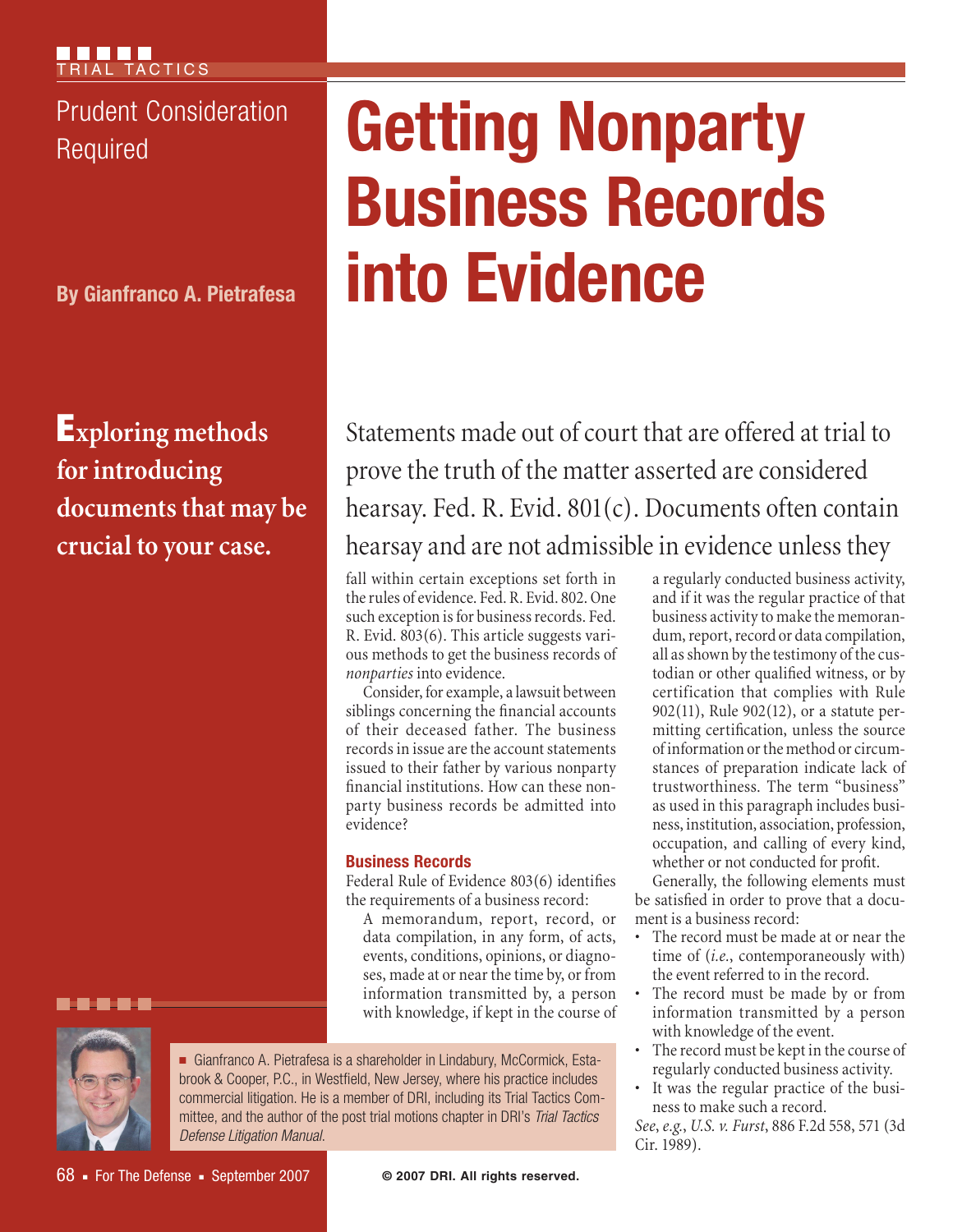If these elements are satisfied, then the document will constitute a business record admissible into evidence, "unless the sources of information or the method, purpose or circumstances of preparation indicate that it is not trustworthy." Fed. R. Evid. 803(6). For example, a record prepared in anticipation of litigation may not be trustworthy. *See*, *e.g.*, *Certain Underwriters of Lloyds, London v. Sinkovich*, 232 F.3d 200, 204–05 (4th Cir. 2000).

As noted, this article will focus on the various ways to establish that a document from a nonparty is a business record that can be admitted into evidence.

#### **By Stipulation**

The first way to get a nonparty's business records into evidence is also the fastest, easiest and least expensive—your adversary can simply stipulate that the documents are admissible into evidence as business records. For example, at the pretrial conference the parties should consider "the possibility of obtaining admissions of fact and of documents which will avoid unnecessary proof [and] stipulations regarding the authenticity of documents…" Fed. R. Civ. P.  $16(c)(3)$ . Likewise, the "participants" at [the final pretrial conference] shall formulate a plan for trial, including a program for facilitating the admission of evidence." Fed. R. Civ. P. 16(d). *See also U.S. v. Saunders*, 886 F.2d 56, 58–59 (4th Cir. 1989) (counsel stipulated that certain documents were business records; in light of the stipulation, the court held that the documents were admissible as business records).

Experience shows that parties do not often make such stipulations and, when they do, they are made late in the litigation. Therefore, you should try to get a stipulation from your adversary as soon as possible. If your case depends on nonparty business records, then you cannot afford to assume that your adversary will stipulate to the admission of the documents in evidence. Instead, you should try another means to make sure that the documents will be admitted into evidence.

#### **Request for Admissions**

You can send a request for admissions to your adversary, requesting an admission as to the genuineness of nonparty business records. Federal Rule of Civil Procedure

36(a) provides that "[a] party may serve upon any other party a written request for the admission… [of] the genuineness of *any* documents…" (emphasis added). Therefore, by the plain language of the rule, the request is not limited to the documents of the parties. Instead, a party may request an admission as to the genuineness of any documents, including a nonparty's business records. *See*, *e.g.*, *Francis v. Bryant*, 2006 WL 947771 (E.D. Cal. 2006).

In response to the request, your adversary must admit, deny or set forth in detail the reason why he or she cannot truthfully admit or deny the request. However, he or she cannot merely use lack of information or knowledge as a reason for failing to admit or deny. Your adversary must make a reasonable inquiry before stating that the information known or *readily obtainable* is insufficient to allow him or her to admit or deny. Fed. R. Civ. P. 36(a).

Under our hypothetical fact pattern, a reasonable inquiry may include contacting the financial institutions, which may provide the readily obtainable information sufficient to admit (or deny) the genuineness of the nonparty business records. *See*, *e.g.*, *A. Farber & Partners v. Garber*, 237 F.R.D. 250, 254 (C.D. Cal. 2006) (reasonable inquiry may include investigation and inquiry of non-parties); *Concerned Citizens of Belle Haven v. Belle Haven Club*, 223 F.R.D. 39, 44 (D. Conn. 2004) (same); *Al-Jundi v. Rockefeller*, 91 F.R.D. 590, 593 (D.C.N.Y. 1981) (noting the "reasonable inquiry" and "readily obtainable" language in Fed. R. Civ. P. 36 and holding that "under certain circumstances parties must inquire of third persons in responding to admission requests").

### **Testimony of Nonparty Witness at Trial**

You can subpoena (or otherwise persuade) a representative of the nonparty to testify at trial about the preparation of the business records in order to get the documents admitted into evidence. *See* Fed. R. Civ. P. 45. However, it is not always possible to present such testimony at trial; for example, when the nonparty business entity is located a considerable distance away from the district of the court. *See*, *e.g.*, Fed. R. Civ. P. 45(b)(2), (c)(3)(A)(ii) &  $(c)(3)(B)(iii)$ .

#### **Deposition Used at Trial**

In circumstances where a nonparty business entity is located a considerable distance from the district of the court where the action is pending, and you cannot subpoena the witness to testify at trial, you can take the deposition of the witness to be used at trial. At the deposition, you can ask the witness about the preparation of the business records. You can then use the deposition testimony at trial to lay a foundation for the admission of the business records into evidence if the nonparty witness is not available to testify (where, because of his or her distance away from the court, he or she cannot be subpoenaed or persuaded to testify at trial). *See* Fed. R. Civ. P. 32(a)(3)(B).

#### **Declaration**

If your client cannot bear the expense of taking such a deposition, then you can try to obtain a declaration from the nonparty business entity establishing that the records were prepared in the ordinary course of business. Federal Rule of Evidence 803(6) allows the admission of business records into evidence through a declaration rather than the testimony of the custodian or other qualified witness. The advisory committee's note provides that "the foundation requirements of Rule 803(6) can be satisfied under certain circumstances without the expense and inconvenience of producing time-consuming foundation witnesses." Fed. R. Evid. 803(6), advisory committee's note (2000 amend.).

Therefore, such a declaration normally will be sufficient to establish a foundation to admit the nonparty business records into evidence under Federal Rule of Evidence 803(6). Custodians of records frequently provide such declarations when producing documents during discovery, especially if the declaration is requested and will obviate the need to testify at a deposition or trial.

Note that Federal Rule of Evidence 902(11) provides in pertinent part:

A party intending to offer a record into evidence under this paragraph must provide written notice of that intention to all adverse parties, and must make the record and declaration available for inspection sufficiently in advance of their offer into evidence to provide an adverse party with a fair opportunity to challenge them.